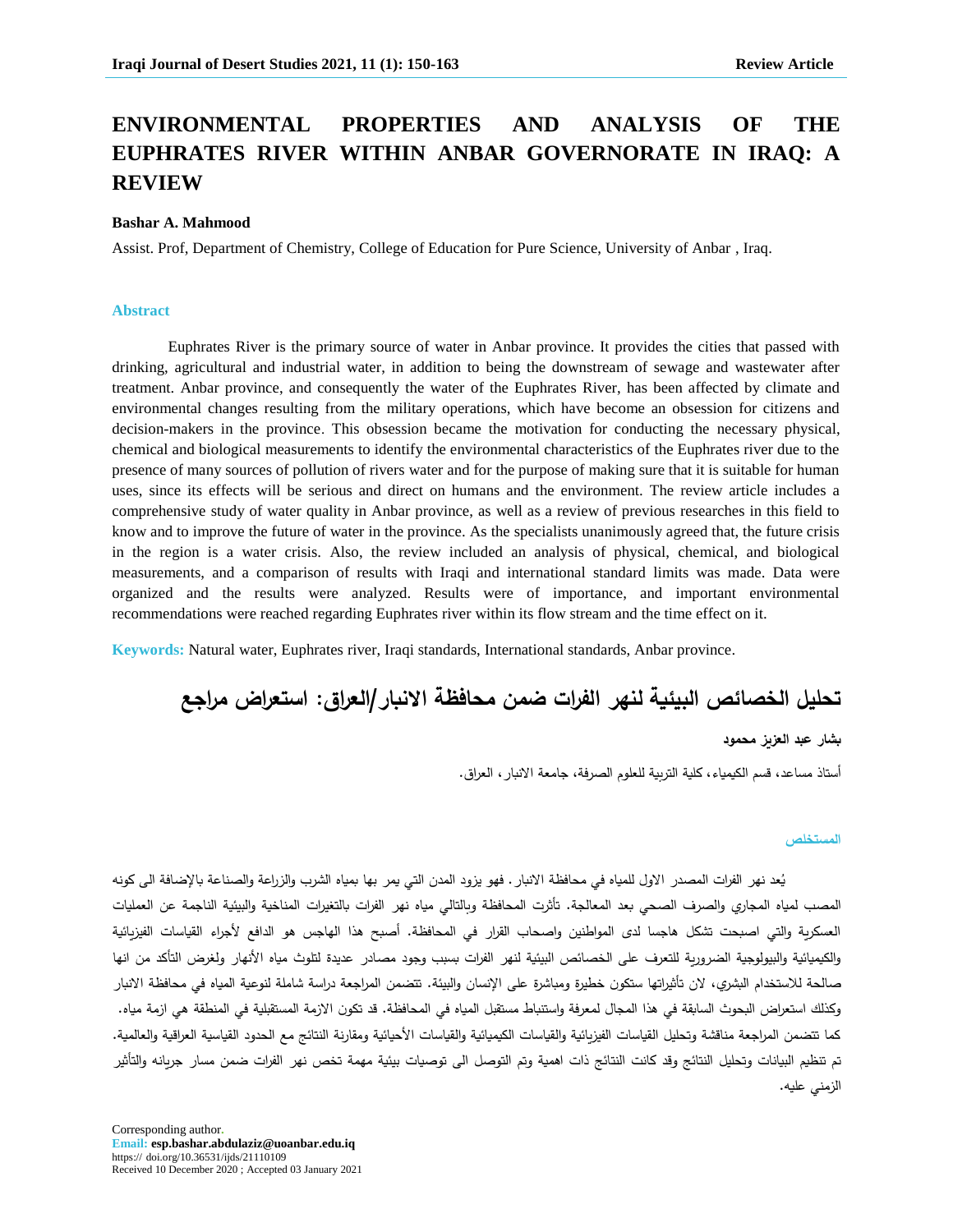## **Introduction**

Water is a source of life, and wherever there is water, life flows and continues. Water is considered as essential element for all living things, so there is no life without water. The earth has arisen since the beginning of creation and will remain forever linked to water. In the past, civilizations arose on the banks of rivers and near their estuaries. Water is the origin of life, as it possesses physical, chemical and biological characteristics that make it necessary for every living organism. Human beings needs it for drinking. Furthermore, water has an essential role in the growth and development of civil life by exploiting it in industry, generating electric power and tourism. It is considered one of the basis of the national wealth, represents an important basis in making life in all its forms, and guarantees its continuity.

Dams reservoirs are used to ward off the dangers of flooding, storage and rerelease water for the requirements of agricultural seasons and other needs and to generate electricity (Sayel et al., 2008). Many studies and researches on the future of the middle east have indicated, from the beginning of the twenty-first century up to now. This region population will soon face is the water crisis, and that Iraq is one of the most prominent part that can be affected by the crisis, given that the sources of the Tigris and Euphrates rivers are outside its lands that extend for long distances in Turkish lands (Al-Tohme, 2018).

Several challenges have accompanied the exacerbation of the water crisis in Iraq, the most prominent of which are lack of coordination with neighboring countries and low water levels flowing from neighboring countries, especially from Turkey, and this has contributed to a decrease in water storage in the Tigris and

Euphrates rivers, Climate change and its consequences of sharp drop in rain precipitation within recent years and the backwardness of irrigation methods and the use of primitive methods for irrigating agricultural crops.

The water cycle in nature (the hydrological cycle) means preserving the mass between water reserves with precipitation, seepage and storage, and between evaporation and the flow of ground and surface water to rivers and seas. As for the artificial water cycle, it begins with human intervention (Ahmed, 1996).

For the purpose of using drinking water, it must have characteristics and features that have been approved by the World Health Organization (WHO) as a guide includes standards and determinants of drinking water (WHO, 2011) that followed by the countries of the world. Some countries has its own local standards. In Iraq, the authorities responsible for determining the limits and standards of potable water quality are the Central Organization for Standardization and Quality Control and the Ministry of Health and Environment (IS, 2001). Table 1 shows the local and international standard specifications for drinking water and natural water mg/L.

Criteria and determinants of drinking water validity are divided into three physical, chemical and biological standards. Physical, such as temperature-suspended solid, color, taste and smell. As for the chemical characteristics, such as pH, hardness, turbidity, and undesirable elements. Biological properties are divided into two parts: viral and bacterial indicators. Bacteria are examined only in water because viruses need a living body to multiply and transmit (Abawi, 1995).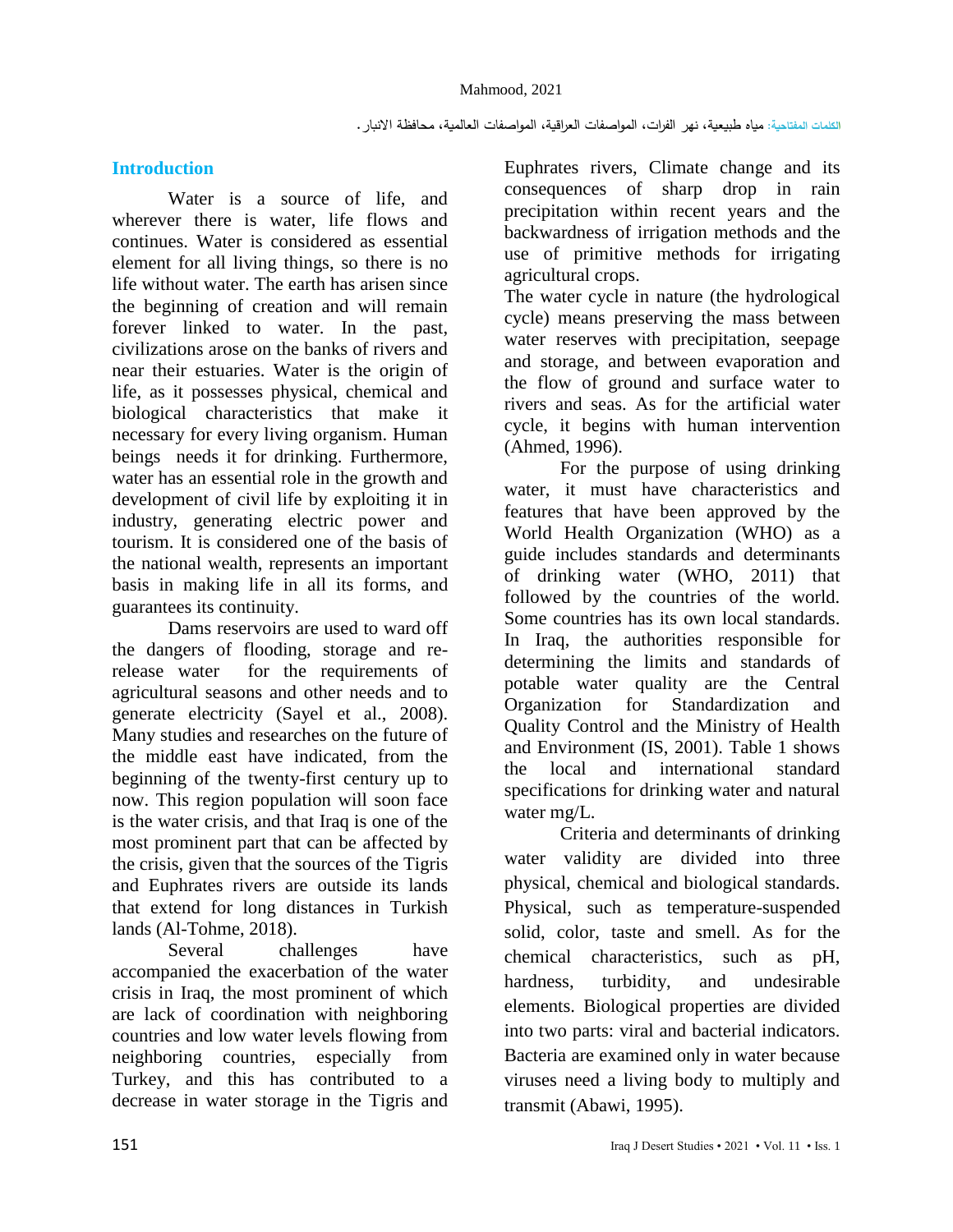## **Objectives**

The study aims to achieve the following objectives:

- 1. Conducting a comprehensive analytical study of potential environmental pollution of the Euphrates river in the study area - Anbar province - and observing changes in water quality by comparing with the Iraqi and international standard specifications.
- 2. Knowing the nature of water and its suitability for human, irrigation and agricultural uses that need this water.
- 3. Determine the level of pollution of the Euphrates river water in all areas of the province. And finding practical solutions to reduce pollution in water.

Developing a vision or a sound strategy for managing river water and controlling it from pollution in all areas of the province.

#### **Study area**

Source euphrates river and its branches extends in many areas, where there are major cities and urban and rural areas, and it is considered one of the main rivers that have been affected by many human activities represented by domestic, agricultural and industrial activities that directly affected the quality of water. People of Anbar province depend on the river's water greatly in terms of drinking, agriculture and industry. It is noteworthy that Anbar province, which is located to the west and considered as a largest Iraqi province in area (figure 1), suffers from severe desertification, which has become one of the most serious threats facing the province at the present time.

# **General environmental properties of the Euphrates river water**

The hydro chemical properties of river water depend on the source of the water that reaches the reservoir and the

geochemical processes that take place below the surface of the earth, which in turn depend on the physical and chemical properties of the rocks, geological processes, salinity and other chemical components of the water. The areas on the right side of the Euphrates River are characterized by a rocky nature of the land, while the areas on the left side are characterized by a sandy nature of the land (Mahmood, 2011).

Previous studies have shown the basic nature of the water of the Euphrates river, the high values of electrical conductivity and dissolved solids, as well as the high salinity ratio (Al-Dahiri et al., 2002; Al-Bassam,1984) as well as the increase in the total hardness values during the period of low river level (Al-Obaidi, 1983). In another study of the river in Anbar province, it was noted that the turbidity, electrical conductivity, and the concentration of calcium, sodium and chloride increased, but it did not exceed the standard limits, as a result of the influence of the wells of Wadi Hajlan, Heet wells and Haditha dam on the quality of the river's water (Al-Zaidani, 2003). In a study of the Euphrates river within the city of Ramadi and lake of Habbaniyah, the results reviled high electrical conductivity values and the high concentration of chloride, sodium and sulfate ions compared with the concentrations of calcium, magnesium and potassium, while the concentration of phosphate, ammonium and nitrate ions in the river were within the standard limits (Al-Dossary, 2006).

Another study of the Euphrates River of samples collected from different sources started from the Syrian city of Deir Ezzor to the Iraqi city of Al-Baghdadi showed that the physical and chemical specifications of the water of the Euphrates are within the permissible limits locally and internationally, with the exception of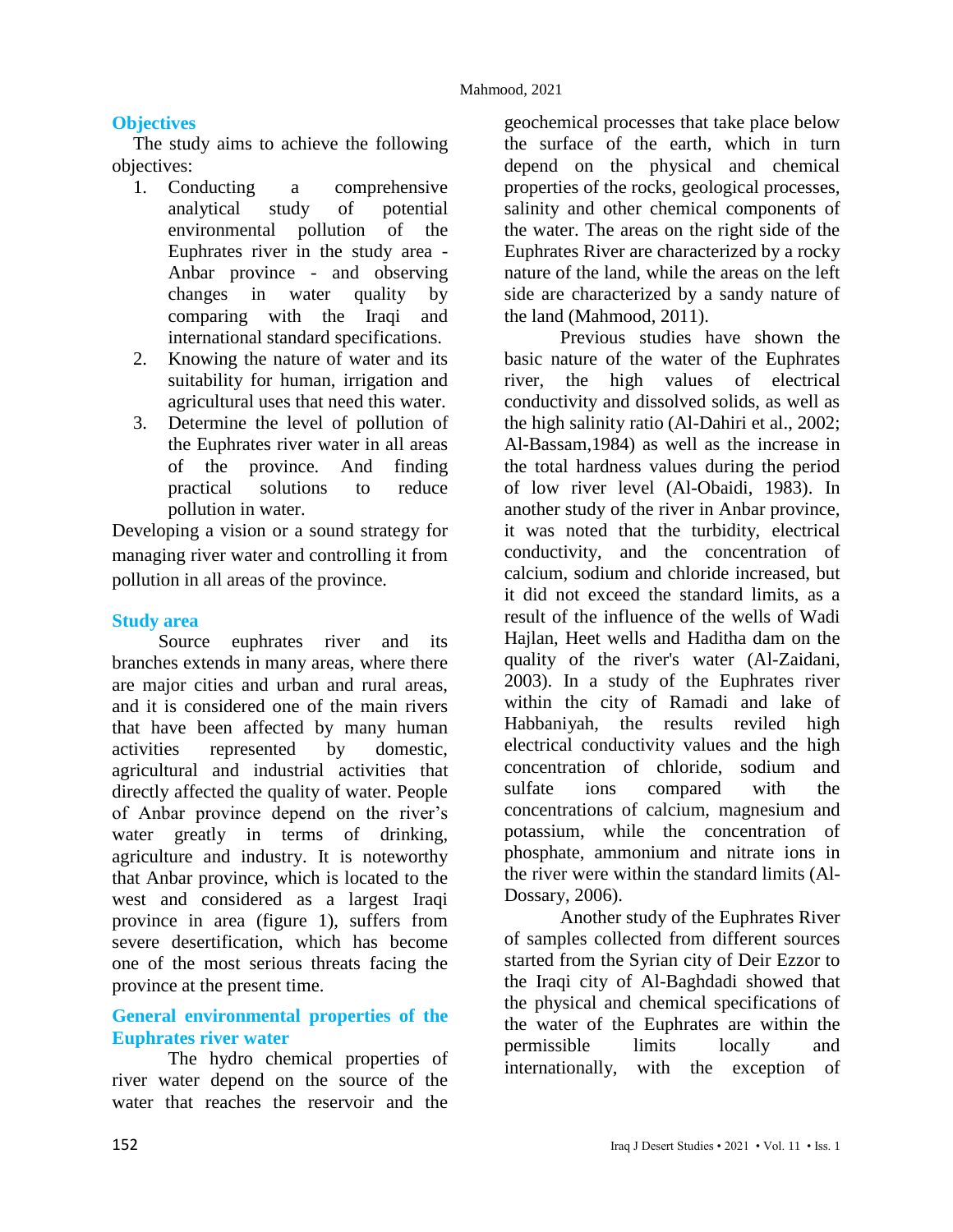ammonium and nitrite, which exceeded the permissible limits (Al-Janabi, 2007).

|                | Table 1. local and international standards for drinking water and natural water ing.g |                                    |                                         |                                         |                                             |                                         |                   |
|----------------|---------------------------------------------------------------------------------------|------------------------------------|-----------------------------------------|-----------------------------------------|---------------------------------------------|-----------------------------------------|-------------------|
| No.            | Element                                                                               | <b>WHO</b><br><b>WHO</b><br>(2011) | Europe<br>Mahmood<br>et al.,<br>(2016a) | Canada<br>Mahmood<br>et al.,<br>(2016a) | <b>USA</b><br>Mahmood<br>et al.,<br>(2016a) | Russia<br>Mahmood<br>et al.,<br>(2016a) | Iraq<br>IS (2001) |
| $\mathbf{1}$   | Color TCU                                                                             | 15                                 | 20                                      | 15                                      | 15                                          | $\blacksquare$                          | 10                |
| $\sqrt{2}$     | TDS (Total dissolved solids)                                                          | 1000                               | $\blacksquare$                          | 500                                     | 500                                         | $\qquad \qquad \blacksquare$            | 1000              |
| 3              | <b>TSS</b>                                                                            | $\overline{\phantom{a}}$           | $\overline{\phantom{0}}$                | $\blacksquare$                          | $\overline{a}$                              | $\overline{\phantom{a}}$                | 1000              |
| $\overline{4}$ | <b>NTU</b>                                                                            | 5                                  | $\overline{4}$                          | 5                                       | $1 - 5$                                     | $\blacksquare$                          | 5                 |
| 5              | pH                                                                                    | $8.5 - 6.5$                        | $8.5 - 6.5$                             | $8.5 - 6.5$                             | $8.5 - 6.5$                                 | $\overline{\phantom{a}}$                | $8.5 - 6.5$       |
| $\epsilon$     | TH                                                                                    | 500                                | $\blacksquare$                          | $\qquad \qquad \blacksquare$            | $\qquad \qquad -$                           | $\blacksquare$                          | 500               |
| $\overline{7}$ | NO <sub>3</sub>                                                                       | $\overline{a}$                     | 50                                      | $\frac{1}{2}$                           | $\frac{1}{2}$                               | 10                                      | 50                |
| 8              | NO <sub>2</sub>                                                                       | $\overline{\phantom{a}}$           | 0.1                                     | $\blacksquare$                          | $\blacksquare$                              | $\mathbf{1}$                            | $\mathfrak{Z}$    |
| 9              | $\mathbf P$                                                                           | $\overline{\phantom{a}}$           | 5                                       | $\frac{1}{2}$                           | $\overline{a}$                              | $\overline{\phantom{a}}$                |                   |
| 10             | <b>BOD</b>                                                                            | $\overline{\phantom{a}}$           | $\frac{1}{2}$                           | $\blacksquare$                          | $\overline{\phantom{a}}$                    | $\overline{c}$                          |                   |
| 11             | Na                                                                                    | 200                                | 175-150                                 | $\overline{a}$                          | $\overline{\phantom{a}}$                    | $\overline{a}$                          | 200               |
| 12             | CI                                                                                    | 250                                | 25                                      | 250                                     | 250                                         | 250                                     | 250               |
| 13             | $SO_4$                                                                                | 400                                | 25                                      | 500                                     | 250                                         | 500                                     | 250               |
| 14             | ${\bf S}$                                                                             | $\blacksquare$                     | $\blacksquare$                          | 0.05                                    | $\overline{\phantom{a}}$                    | $\blacksquare$                          |                   |
| 15             | $\overline{F}$                                                                        | 1.5                                | $0.7 - 1.5$                             | 1.5                                     | $\overline{c}$                              | 1.5                                     | $\mathbf 1$       |
| 16             | $\, {\bf B}$                                                                          | $\overline{a}$                     | $\mathbf{1}$                            | 5                                       | $\overline{a}$                              | $\overline{\phantom{a}}$                |                   |
| $17\,$         | CN                                                                                    | 0.1                                | $\overline{a}$                          | 0.2                                     | $\overline{a}$                              | 0.1                                     | 0.02              |
| 18             | Al                                                                                    | 0.2                                | 0.2                                     | $\blacksquare$                          | $\blacksquare$                              | $\blacksquare$                          | 0.2               |
| 19             | As                                                                                    | 0.05                               | 0.05                                    | 0.05                                    | 0.05                                        | $\blacksquare$                          | 0.01              |
| 20             | Ba                                                                                    | $\blacksquare$                     | 0.1                                     | $\mathbf{1}$                            | $\mathbf{1}$                                | $\blacksquare$                          | 0.7               |
| 21             | Cd                                                                                    | 0.005                              | 0.005                                   | 0.005                                   | $0.01\,$                                    | 0.001                                   | 0.003             |
| 22             | Cr                                                                                    | 0.05                               | 0.005                                   | 0.05                                    | 0.05                                        | $0.5 - 0.1$                             | 0.05              |
| 23             | Co                                                                                    | $\frac{1}{2}$                      | $\Box$                                  | $\Box$                                  | $\overline{a}$                              | 0.1                                     |                   |
| 24             | Cu                                                                                    | $\mathbf{1}$                       | $1 - 0.1$                               | $\mathbf{1}$                            | $\mathbf{1}$                                | $\mathbf{1}$                            | $\mathbf{1}$      |
| 25             | Fe                                                                                    | 0.3                                | 0.3                                     | 0.3                                     | 0.3                                         | 0.5                                     | 0.3               |
| 26             | Pb                                                                                    | 0.05                               | 0.05                                    | 0.05                                    | 0.05                                        | 0.03                                    | 0.01              |
| 27             | Mn                                                                                    | 0.1                                | 0.05                                    | 0.05                                    | 0.05                                        | $\overline{a}$                          | 0.1               |
| 28             | Hg                                                                                    | 0.001                              | 0.001                                   | 0.001                                   | 0.002                                       | 0.0005                                  | 0.001             |
| 29             | Ni                                                                                    | $\frac{1}{2}$                      | 0.05                                    | $\overline{\phantom{0}}$                | $\overline{\phantom{0}}$                    | $\blacksquare$                          | 0.02              |
| 30             | Zn                                                                                    | 5                                  | $3-0.1$                                 | 5                                       | 5                                           | 1                                       | 3                 |
| 31             | Oil and Petroleum Products                                                            | $\frac{1}{2}$                      | 0.01                                    | $\frac{1}{2}$                           | $\Box$                                      | 0.3                                     |                   |
| 32             | <b>Total Pesticides</b>                                                               | $\overline{\phantom{a}}$           | 0.5                                     | 0.1                                     |                                             | $\Box$                                  | 0.07              |
| 33             | <b>Individual Pesticides</b>                                                          | $\overline{\phantom{a}}$           | 0.1                                     | ÷.                                      | $\overline{\phantom{a}}$                    | $\overline{a}$                          |                   |
| 34             | Phenols                                                                               | $\overline{\phantom{0}}$           | 0.5                                     | $\overline{c}$                          | $\blacksquare$                              | $\mathbf{1}$                            | 0.002             |
| 35             | Detergents                                                                            | $\frac{1}{2}$                      | $0.2\,$                                 | $\qquad \qquad \blacksquare$            | $0.5 - 12$                                  | 0.5                                     |                   |

| Table 1. local and international standards for drinking water and natural water $\mathrm{mg.g.}^\mathbb{1}$ |  |  |
|-------------------------------------------------------------------------------------------------------------|--|--|
|                                                                                                             |  |  |
|                                                                                                             |  |  |

The river water also showed a variation in the values from one region to another in relation to the physical properties, the temperature and suspended solids were

within the permissible limits, while the values of electrical conductivity, dissolved solids and turbidity were higher than the permissible limits in some areas. As for the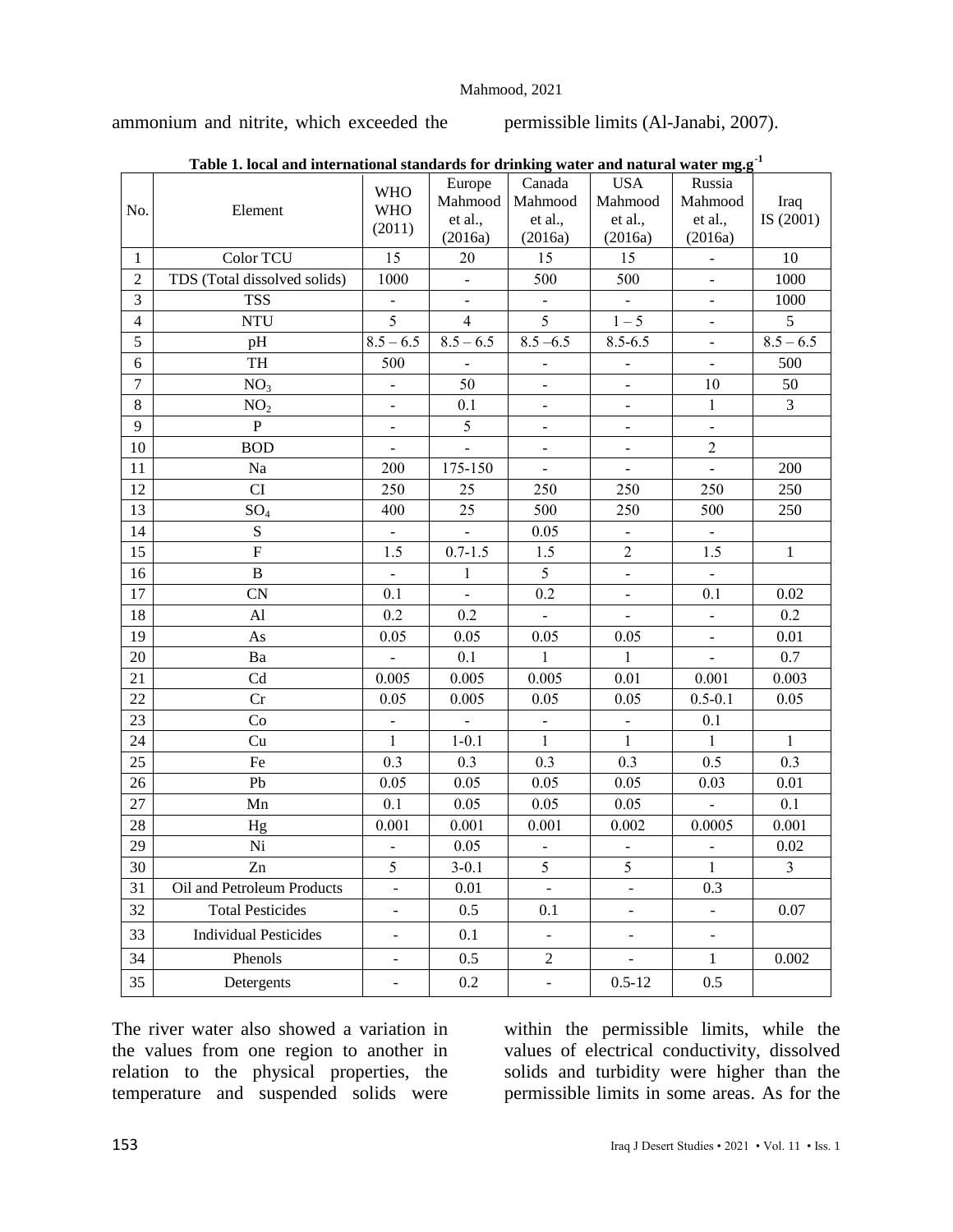chemical properties, they were within the permissible limits, except for a rise in the concentration of sulfate, bicarbonate and phosphate ions in some areas, which confirms the seriousness of the river's environmental condition and threatens to reduce its suitability for domestic use. As for the concentrations of trace elements such as copper, nickel, zinc, lead and chromium, they were less than the permissible limits. This means that the water is not contaminated with these elements, but the water is generally suitable for agriculture and irrigation purposes and can only be used for drinking after treatment in all areas of the study (Mahmood, 2010).



**Figure 1. The study area in Anbar province, West of Iraq.**

Studies also showed that the values of most of the physical and chemical properties have increased in many sites, and these values may exceed the maximum permissible limits globally, and this confirms the impact of military operations and the destruction they caused, such as the demolition of bridges, buildings, and rubble that are thrown into the river as the level of the water level in the river decreased. The Euphrates River confirms the seriousness of the environmental condition of the river and threatens to reduce its suitability for various uses. The recorded values of drinking water were close to that of the river, and the reason may be due to broken water pipelines and lack of proper treatment by the treatment plants.

The study of the physical properties showed that the rate of turbidity and electrical conductivity exceeded the maximum permissible limits for samples during the period after displacement, while the rate of dissolved solids was high in samples before displacement. The study showed that the river water possesses neutral qualities that tend to low basic properties, and the concentration of bicarbonate ions did not exceed the permissible limits. The dissolved salts, total hardness, calcium, magnesium and sodium ions were high, but they did not exceed the permissible values. The potassium and sulfates were lower than the standard specifications in some study areas. This confirms the impact of military operations and the destruction they caused, such as demolishing bridges, buildings and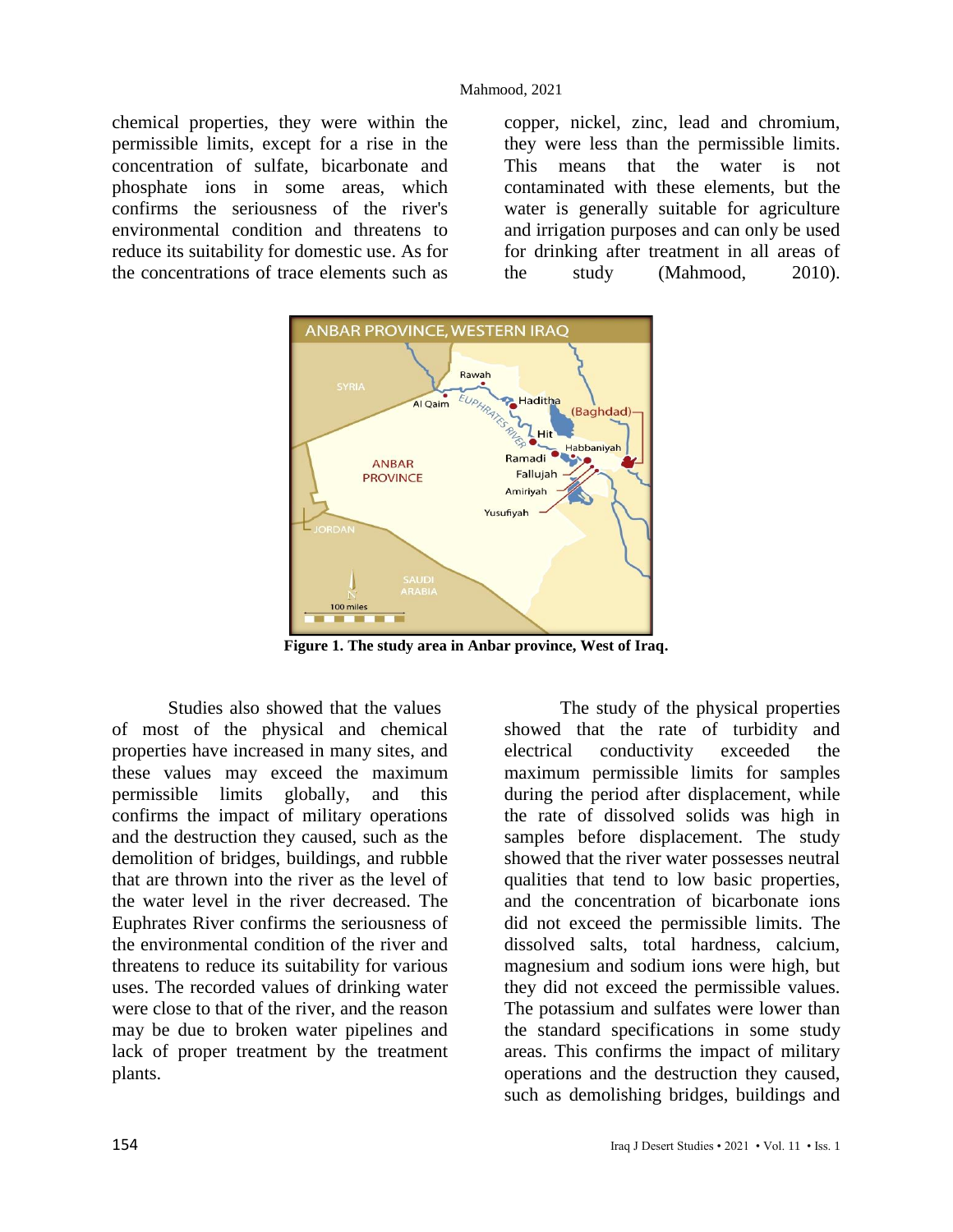rubble that are thrown into the river, as military operations are among the most important factors that contribute to environmental pollution in water and land. Moreover, the impact on public health due to the massive destruction of buildings and infrastructures of residential complexes in cities and rural areas, as well as the direct impact on humans and other living creatures (Mahmood et al., 2018). Euphrates rivers are also a major site for receiving and mitigating water pollutants caused by human action (Al-Khafaf, 1997).

In a study of the waters of the lake of Habbaniyah in Anbar province, it showed that most of the values within the standard specifications, including turbidity, and have low concentrations for suspended solid, but there is an increase in the values of electrical conductivity beyond the permissible limits, which in turn indicates an increase in the percentage of dissolved salts in the lake water as it is considered within standard specifications regarding pH values, chloride and fluoride ion. There was an increase in basicity in some areas. Habbaniyah water has been classified according to the electrical conductivity values as being of medium salinity (Sayel et al., 2008).

The water quality was evaluated through the water quality index (Alsaqqar et al., 2013) which is calculated from several water characteristics. This indicator is considered an effective tool for knowing the quality of water for various uses, determining pollution, managing water quality and making the right decisions in these activities. This indicator was used to find out the suitability of the Euphrates water for drinking. To determine the indicator, ten elements were relied on for the characteristic of the river water measured at the specified stations in Anbar province. The total annual rate of the water quality index was 107.5. This high value of this indicator was due to the concentrations of the

elements of magnesium and orthophosphate, which are attributed to human activities on the banks of the river. From this analysis, the quality of the Euphrates water is considered very poor and needs treatment, as it ranges from a very poor type at the front of the river to unsuitable water for drinking at the rear of the river. This study represents an application of the water quality index in assessing and understanding the water quality of the Euphrates river. The water quality index can be considered an effective tool in managing water quality as well as to identify the sources of pollution in surface waters.

In a study (Zaidan et al., 2009) which included the environmental pollution of the Euphrates water in Ramadi and Fallujah cities, as a result of population and human activities, the values of most of the physical and chemical characteristics in the river's waters were high, and the impact of lake of Tharthar, Trocar and various household waste, especially within the city of Fallujah. The concentration of some trace and heavy elements and the level of oils and fats in some of the study sites also showed values higher than the maximum permissible limits worldwide due to the throwing of industrial wastes into the river without treatment. This study also showed that the physical properties such as turbidity and electrical conductivity exceeded the maximum permissible limits, while the rate of suspended solids was high, but within the permissible limits. The chemical measurements showed that the river water possesses neutral properties that tend to weak basic properties, and the dissolved salts and total hardness, calcium and magnesium exceeded the permissible values, while the bicarbonate ion concentration was within the permissible limits. It was noticed that the sodium and potassium values were high, but they did not exceed the permissible values. The iron concentration rate was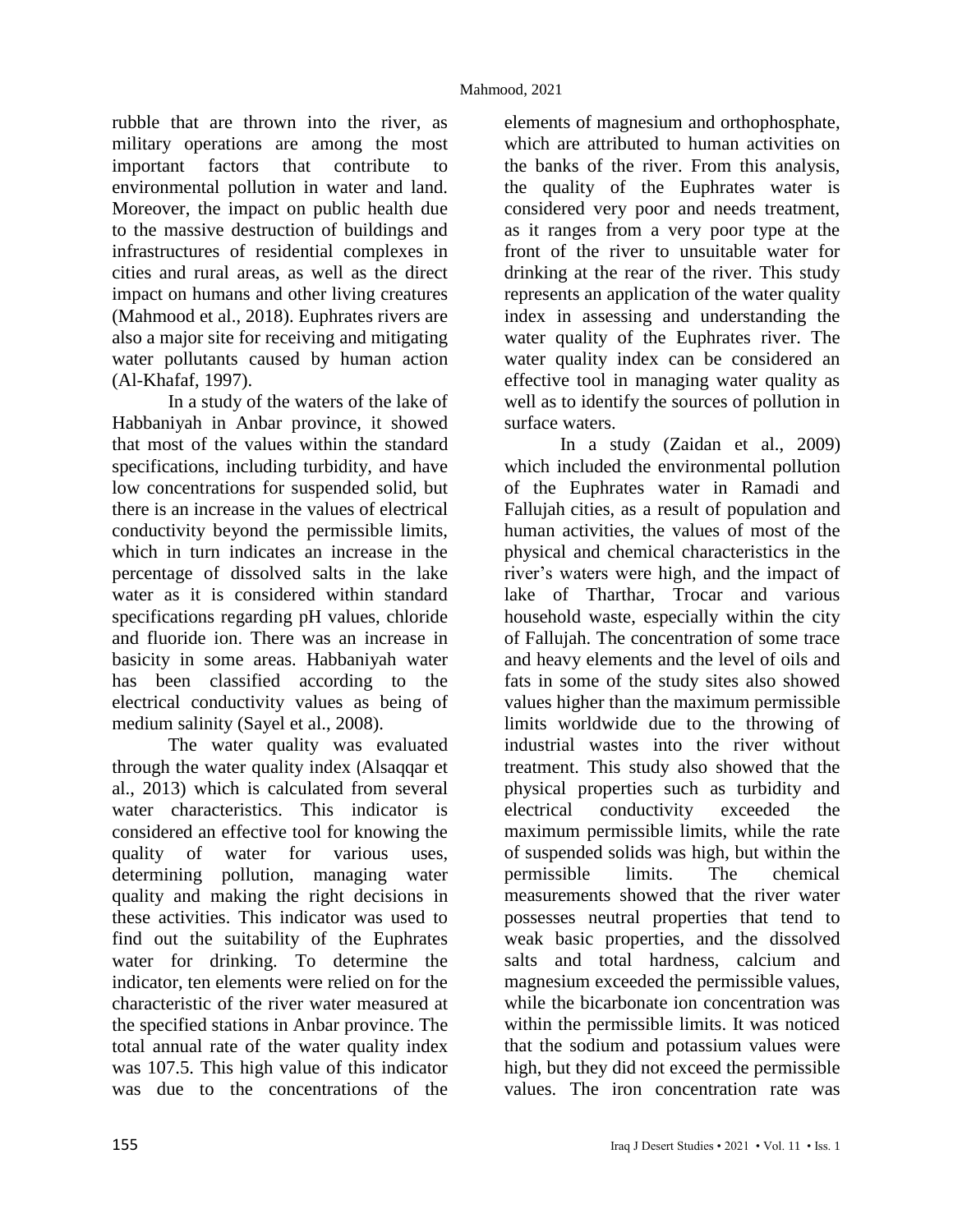within the permissible limits. It was also found that the sulfate ion exceeded the permissible values, while the rates for chlorine, fluorine and sulfide ions were within the permissible limits. It was also noted that the concentration of trace elements was within the permissible limits, except for lead, cadmium and copper, which exceeded the permissible limits in some sites.

Another study showed that the water samples from the Euphrates river in Ramadi were of poor quality. They should not be used by animals or humans directly, but rather need special treatment before it can be used (Saod et al., 2019a).

The study Mahmood et al. (2018) showed a variation in the values from the Iraqi and international standard limits, as there was an increase in the values of electrical conductivity and the concentration of magnesium and sulfate. The rest of the measurements did not exceed the permissible standard values. Also, in this study, the results were statistically analyzed and the linear and inverse correlation coefficients were found. There was direct linear and inverse correlations between the chemical and physical measurements of different water models for all areas of the study using the SPSS statistical program. Biological measurements indicated that all properties (residual chlorine, MPN total coli/100, MPN fecal coliform/100 mL, plate count/1 mL) were all within the permissible standard limits.

In another study Saod (2020) aiming to find out the spatial and temporal variation of the Water Quality Index (WQI) of the Euphrates river in Anbar province. The quality of the river was classified as "poor" in general. The result of the temporal variance analysis shows that the water quality in most of months of the year is poor, except for January and September which were moderate and poor respectively.

The spatial variance analysis result also showed the water quality of all sampling stations. The WQI value decreases at the downstream stations and can be attributed to human activities.

The study Al-Battat (2009) showed that Iraq is going through a stage of decline and deterioration related to water quality, as a result of the multiplicity of pollution sources in it, with no strategies for developing and strengthening the foundations for providing clean water. Iraq's water has been polluted, starting with the pollution of drinking water and rivers, and ending with surface and ground water.

Some measurements (turbidity, TSS, TDS, BOD, calcium, sodium and total hardness) in the study Al-Heety (2011a). showed that they exceeded the permissible limits of WHO standards, while other measurements were within the permissible limits.

The study confirmed that there is a severe lack of standards and documentation to maintain the collection of samples and the quality analysis of the Euphrates river water in Iraq. An important factor contributing to these shortcomings is the insufficient scientific culture in this field. No attention has been paid to quality assurance (QA) and quality control (QC) for sample collection, preservation, and analytical procedures. To ensure real results representing the water quality of the Euphrates river in the future. The study concluded that there is a need to follow a specific method in selecting sampling sites, how samples are collected, how to analyze samples, and attention to quality assurance and quality control during sample collection, preservation and analysis procedures.

The study Al-Hamdani et al., (2012) identified the natural hydro-chemical effects within the ecosystem of the Euphrates River and Haditha Lake and their environmental impacts associated with the water system,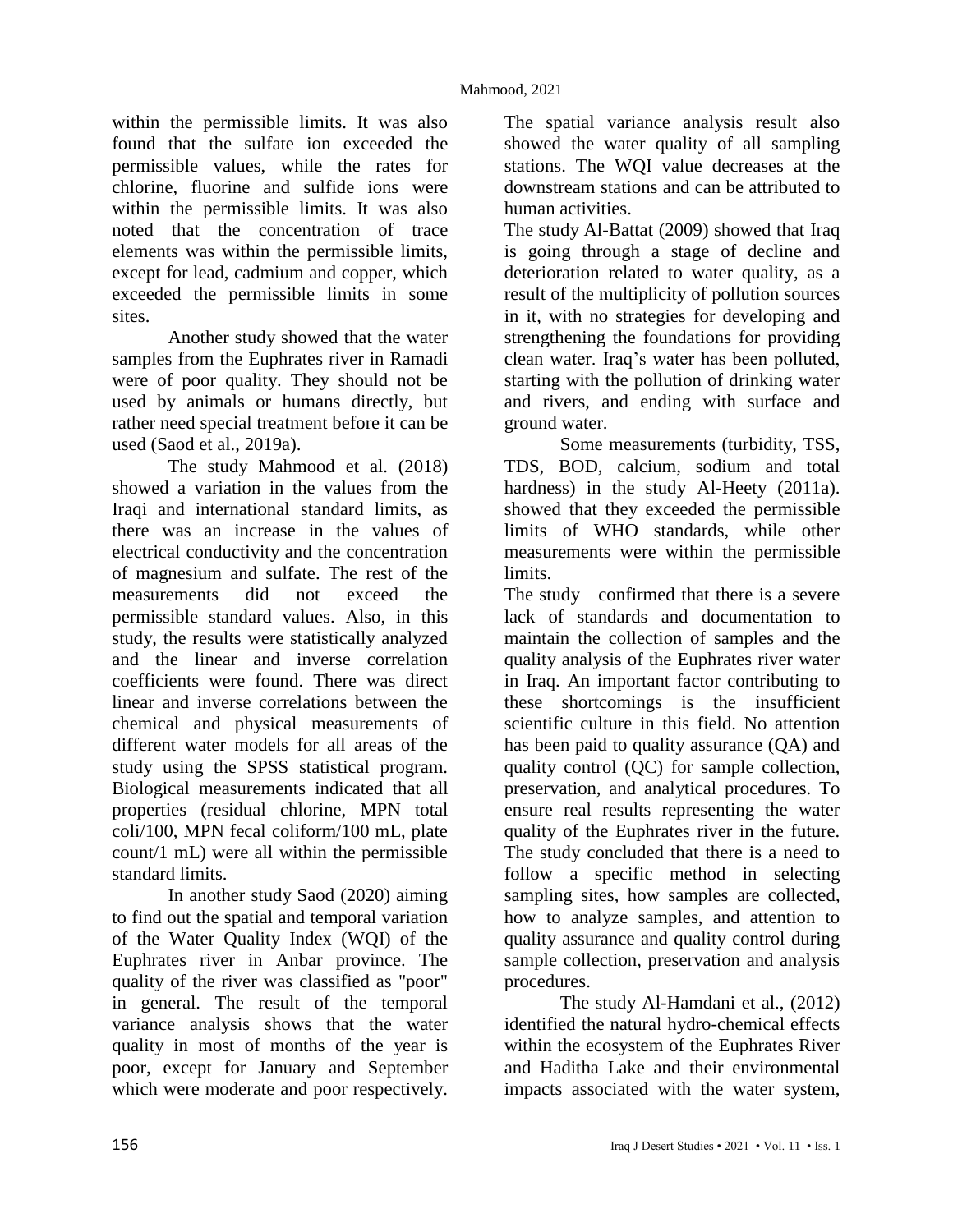such as groundwater, sewage and drainage water, which were considered potential sources of pollution in the event of the deterioration of the natural hydrological system resulting from the lack of river water drainage. Among the factors that cause increased pollution are human activities through controlling river drainage and dams or due to the exacerbation of the drought crisis, such as lack of rain and increased evaporation. This study also confirmed the presence of nitrogen compounds in the waters of the Euphrates river and a Haditha lake resulting from the decomposition of aquatic plants and lichens and their transformation into organic materials causing the river and lake environment to turn into a stale reductive environment in the area of slowing water velocity and thus the growth and reproduction of micro-organisms that threaten human health when using water for drinking purposes without treatment. The study also found an explanation of the hydrogeochemical phenomena by observing the pattern of fluctuations in the concentrations of trace elements and their relationship to pollution after determining the percentages of their added concentrations in the river and lake waters along the path of the river between Al-Qaim and Al-Baghdadi. In a rapid method for determining the concentration of toxic elements in water by TXRF method in low salinity water, it was found that the concentration of some heavy elements in river water and tap water was high (Mahmood, 2011).

In another study Mahmood (2016b) a successful and economical method was proposed to determine the concentration of lead without preconcentration for very low concentrations using the TXRF method in the concentration range 0.0030-30 mg/L in wastewater, industrial water, drinking water, natural water and for preserving samples water. A technology has been developed to

obtain pure nitric acid in laboratory conditions that do not contain impurities of toxic elements.

The literature review Mahmood (2016c) also clarified the advantages and disadvantages of the XRD and XRF methods with TXRF and AAS in measuring some chemical elements of different water types. Special attention is given to the TXRF and AAS speed and efficiency methods, as well as the statistical treatment of the titration process in the analysis of lead ions in different samples of water.

In another technique that has been conducted by Vildanov (2016). The technique involves preparing high-purity nitric acid intended for preserving water samples. This preservation is necessary to prevent some metal ions from being absorbed by the walls of the vessel. When measuring or collecting samples, the concentration was less than 0.1 mg/L. To determine the concentration of lead in drinking water without preconcentration. The TXRF method is much better compared to the other methods because it allows the identification of several toxic elements in the water simultaneously.

The method was developed Mahmood (2016d) for the rapid and economical determination of lead concentration in drinking water and bottled drinking water, which are of the highest purity classes. Based on the data of this work, it can be concluded that the technique described in the work to determine the percentage of lead in drinking and bottled water can control the measurement of lead concentration as well as other toxic elements such as cadmium, nickel and chromium.

In a comprehensive analytical study Mahmood (2020) of the water quality in the district of Khaldiya, which is located on the river within the province of Anbar. The study showed a variation in the values from the Iraqi and international standard limits,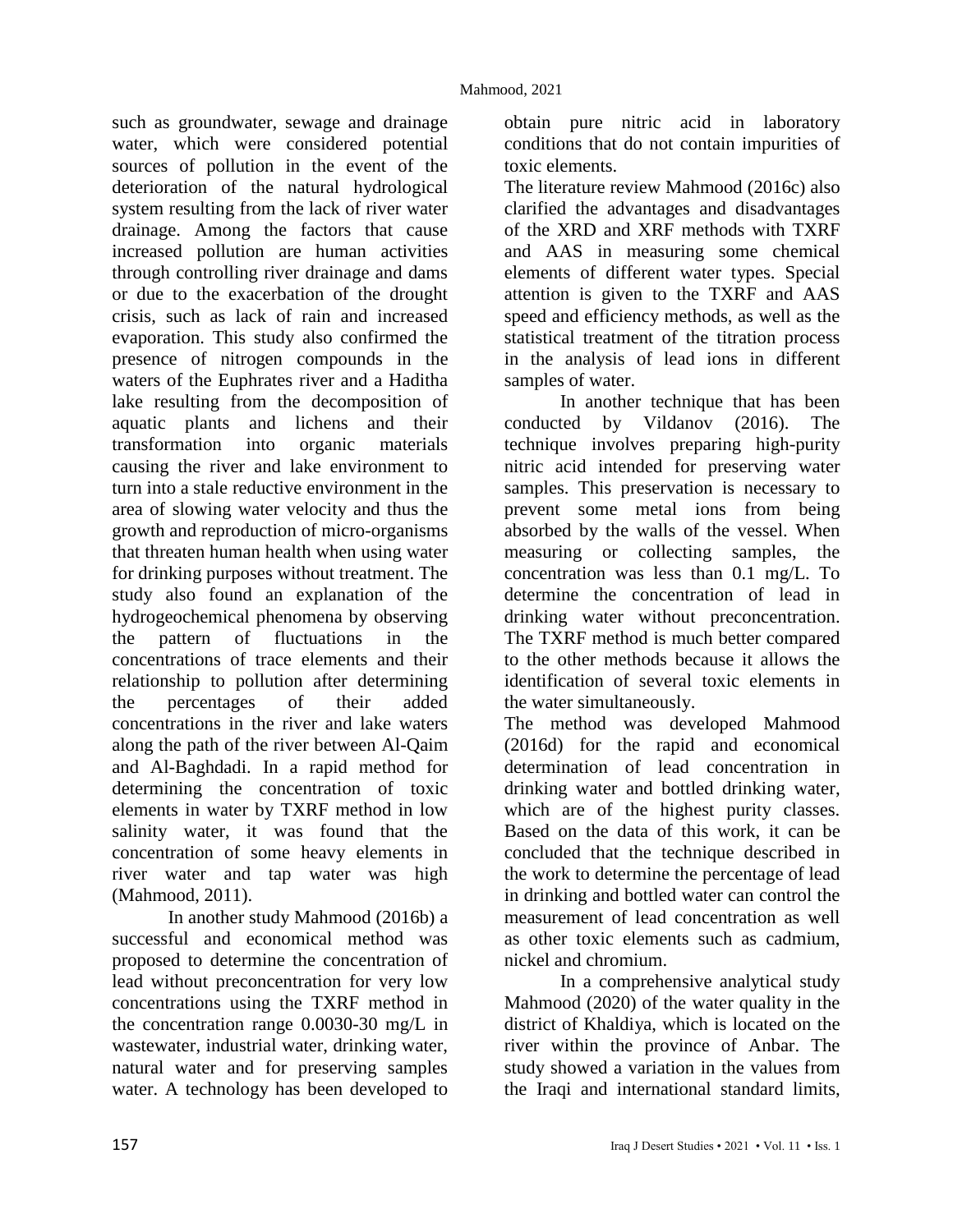where an increase in electrical conductivity and the concentration of magnesium and sulfate were found. As for the rest of the properties, it did not exceed the permissible Iraqi and international standard values. The results were analyzed statistically. Direct linear and inverse correlations were found, as well as a significant correlation between the physical and chemical measurements of various water models for all areas of the study using the SPSS statistical program.

The study of the hydrochemical models of potential pollution in the Euphrates river from Al-Qaim to Fallujah city was demonstrated by observing the system at ten water points. The hydrochemical properties of the water of the Euphrates are determined physically and chemically (Hussien, 2011). The interpretation of the hydrochemical phenomena is according to the statistical results of the polynomial regression statistic, and the computation of the coefficient of variance between the physical and chemical components of the terminated water with 14 models. Monitoring results during 2008 indicated a pollution status by  $SO<sub>4</sub>$  and Cd in Ramadi and downstream stations,TDS, Mg, Na, Cl, Mn and  $CO<sub>2</sub>$  at Ramadi station and TDS, Ca, Na, Cl, Fe at Al-Baghdadi station , Ca, TH in the Al-Qaim station and Mg in the Al-Obaidi station.

Moreover, a daily logging system is recommended for other stations in each city to complete the monitoring system of the type of Euphrates water. There are potential sources of pollution such as municipal sewage pipes and reused water from the mining process for building materials in the first sector of the river that runs between Al-Qaim Dam and Haditha. Groundwater leaks caused pollution of spring water with sewage water. The river's third sector is affected by all causes in the first and second sectors, as well as the effectiveness of agricultural activities through drainage

channels and irrigation projects extending between the cities Ramadi and Fallujah.

It was found that the values of turbidity, total dissolved salts and sulfate ion exceeded the permissible limits of the standards of the WHO. The high value of turbidity is due to the effect of drainage water and wastewater, while the rest of the values did not exceed the permissible limits. The data were analyzed statistically to calculate the Pearson correlation coefficient between the physical and chemical parameters. The temporal and spatial change of the physical and chemical parameters of the water of the Euphrates River was measured in Amiriyat Al-Fallujah city (Salah, 2015a).

The hydrochemical characteristics of the Euphrates river were determined using the analysis of physico-chemical variables such as some positive and negative ions, trace elements and acidity, Soluble Solids and Electrical Conductivity. According to the common interpretation between geology, hydrology, metrological and hydrochemical phenomena, which refers to the final results of all environmental and geological efficacy that occur on the rocks and sediments of the hydrological basin (Fayyadh, 2016).

Concentrations of various heavy metals (such as lead, cadmium, copper, nickel, manganese, iron, chromium, and sediments) from the Euphrates river in Iraq were examined based on samples collected from 14 sites (Salah, 2015b). The average concentration of cadmium, copper, nickel, manganese, iron and chromium exceeded the US Environmental Protection Agency's sediment quality guidelines. This indicates that the Euphrates water is polluted.

A multivariate statistical method, including cluster analysis, was used to assess temporal and spatial changes in the water quality of the Euphrates river in Iraq using 16 laboratories in 11 sampling sites (Salah, 2012). Based on the similarities in water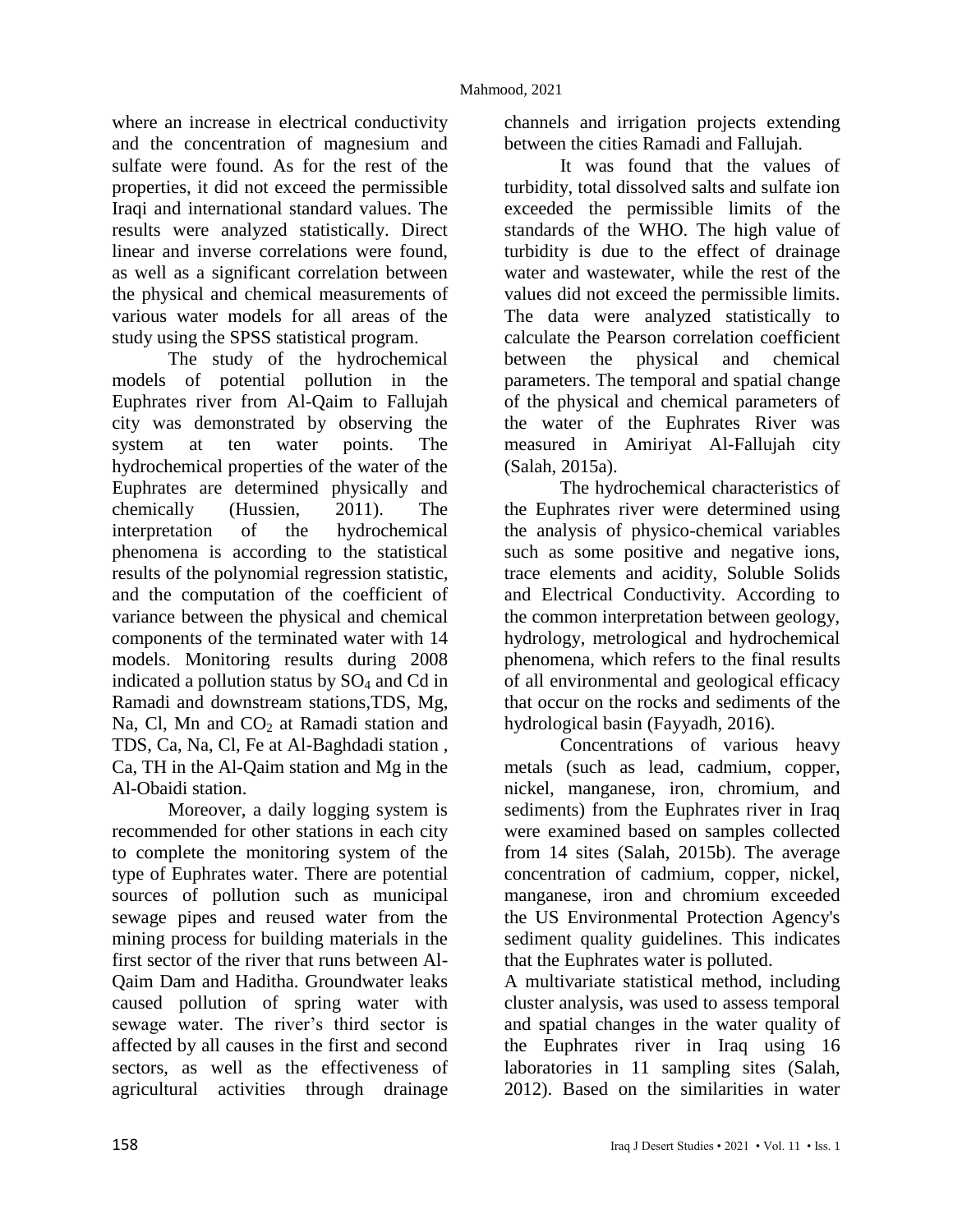quality characteristics, the chronotype shows that April has a higher pollution level compared to other months. This study demonstrates the utility of the cluster analysis method for analyzing and interpreting a surface water dataset for assessing temporal and spatial changes in water quality parameters and improving the water quality sampling network.

This study Rabeea et al., (2020) uses maps of spatial distribution and water level fluctuations to highlight the effect of fish farms on the water quality of the Euphrates. Physical and chemical properties were estimated before, during and after rainy season. Field and laboratory analyzes were performed using multiple spatial distribution maps. The results showed that the increase in  $NO<sub>3</sub>$  concentration inside the fish cages site exceeded its normal concentration, but this increase differed from one site to another, while the decrease in dissolved oxygen concentration reached 31%. The effective polluting distance in the direction of the fish farm is more than 60 meters.

The Water Quality Index (WQI) of the Euphrates River was implemented between the cities Heet and Ramadi using 12 different water quality parameters, physically and chemically. Calculating the Water Quality Index (WQI) based on the Canadian Council of Environment Ministers' methodology for the Water Quality Index (CCME WQI). It was found that the water quality of the Euphrates River in the study area was mostly classified as marginal (CCME WQI is 45.17) for all potable water used during the study period. In general, the water quality was marginal upstream and poor - downstream throughout the study period. The water quality deterioration in the Euphrates water can be attributed to both natural and anthropogenic resources (Al-Heety, 2011b).

### **Conclusions**

The studies showed that the river's water is undergoing a decline, deterioration in its qualitative properties, and an increase in the value of electrical conductivity as a result of high salinity. It was also found that the water is not thermally polluted because the temperature values did not exceed the standard limits. The study also showed that the pH tends to be alkaline, but it did not exceed the standard limits. They also showed that the hardness of water exceeded the standard limits. There was variation in river water quality from one region to another, but in general it is suitable for agricultural and irrigation purposes and it cannot be used for drinking except after treatment in all areas of the study.

The studies showed the clear effect of the sulfur springs in Heet city on the river water in that region due to the drainage of the rural lands on both sides of the Euphrates river into the river. All the sewage sewers of the cities located on the Euphrates river drain into the Euphrates river. Hospitals discharge medical wastes into the Euphrates river. The use of explosive materials by fishermen to catch fish leads to water pollution. The problem of water pollution is one of the most serious problems that countries suffer from, especially with the presence of influences that interfere with the composition of pollution from various sources (such as chemical pollution affected by wars, pollution of industrial wastes, waste, etc. Integrated management of water resources is one of the most successful methods available to improve the conditions of water resources and protect them in terms of quantity and quality. As the amount of water consumed decreases.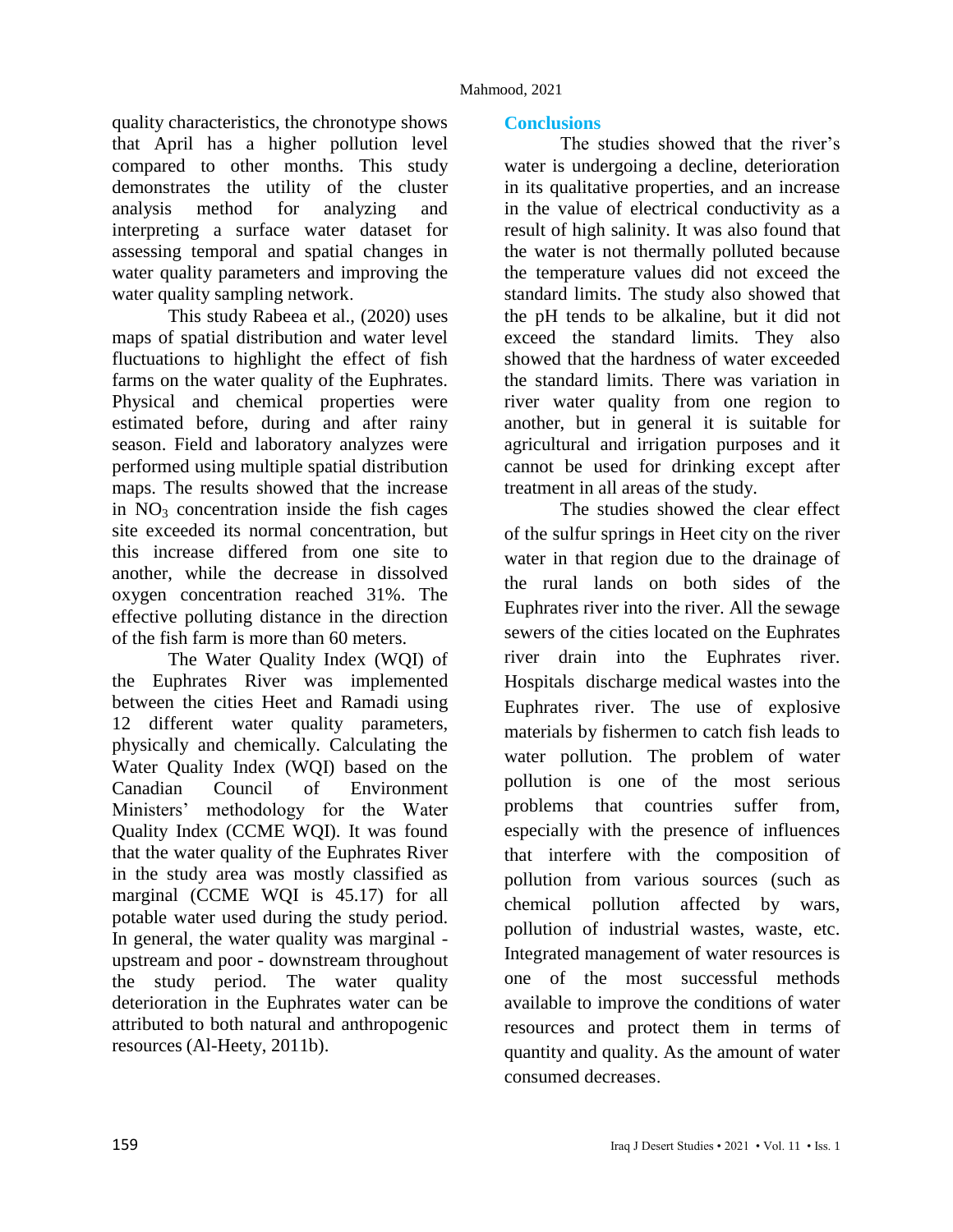### **Recommendations**

- 1. Conducting field studies to find out the health effect of decreasing or increasing total hardness, calcium and magnesium on humans.
- 2. Checking constantly what is thrown from the materials into the water, comparing the characteristics and components of water with the relevant local and international standards, and making sure that the filtering stations carry out their duties.
- 3. Using different alternatives to harmful substances with others less harmful to humans and environment, such as using biological and non-chemical methods to combat some agricultural diseases and pests, avoiding the use of nondegradable organic pesticides, and reducing the use of agricultural fertilizers except when necessary.
- 4. Work to reduce soil salinity by working on planting trees and agricultural crops that bear soil salinity and water salinity.
- 5. Controlling the plains and sulfur springs in Heet city and preventing them from entering the river directly, as well as controlling the drainage of drainage water that is found on both sides of the river, especially in rural areas, as most of these taps are discharged into the river.
- 6. Get rid of the materials attached to the process of sedation and the possibility of disposing of sulfur materials by physical methods if possible, or by chemical treatments in cases of necessity. And banning the use of explosives by fishermen in fishing, as this leads to pollution of the water.
- 7. Adopting the technology of photosensitivity to water or smart faucets. As well as the use of modern irrigation techniques, as they are an effective way to legalize the use of water for agricultural purposes, in addition to

their contribution to reducing soil salinization.

- 8. Eliminate all violations of water quotas, whether for agricultural or other uses, domestic, industrial, service, and so on, and hold accountable those responsible for the transgressions.
- 9. Recycling and using water after being physically or chemically treated to get rid of toxic materials, whether suspended or dissolved in water, so that it can be reused.
- 10. Developing knowledge about water uses and updating it periodically through continuous monitoring and effective monitoring of the withdrawal or pumping of ground and surface water sources, estimating the quantities of sanitary, industrial and agricultural wastewater, and identifying the sources of pollution.
- 11. Implementation of laws and instructions in all government agencies regarding water quality to prevent the pollution of water sources with any kind of pollutants. Enacting laws and legislations to protect the quality and quantity of water. Pilot experiments on unconventional methods of water harvesting.
- 12. Promote cooperation between departments, authorities and organizations working in the field of water, coordinate work among them, and support national efforts in the field of water resources assessment. development and management, through regional programs undertaken by organizations in the water field. And developing environmental curricula for all academic levels and creating university specializations in that, as is the case in the developed countries of the world.
- 13. Conducting monthly measurements for specific sites within a small geographical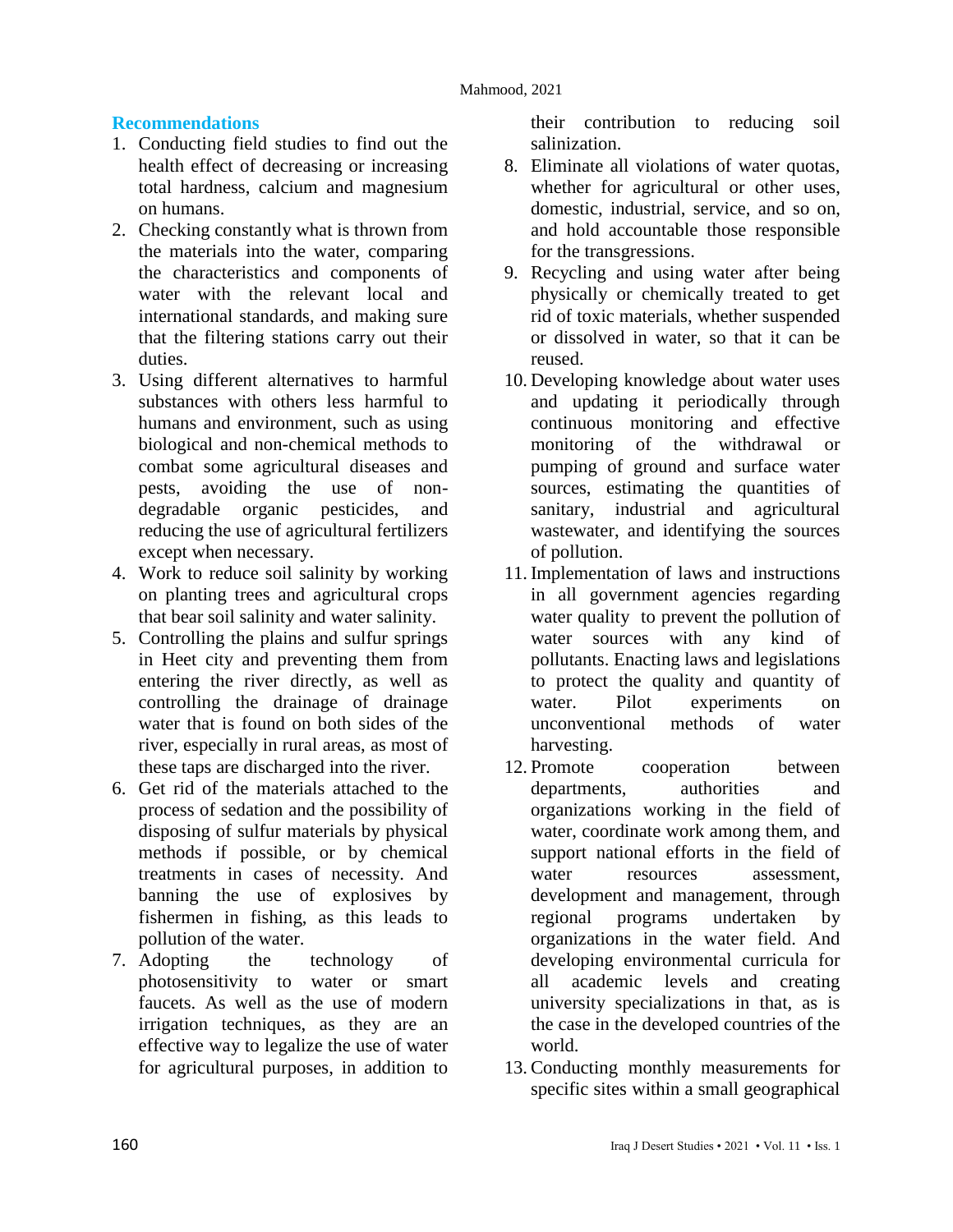area and expanding the current measurements related to the river.

Conducting a statistical analysis using time series methods to predict future results for river quality.

#### **REFERENCES**

- Abawi, S.A. and S. Hassan, 1995. Environmental Engineering and Water Testing, University of Mosul, P. 260. (In Arabic)
- Ahmed, F.H. 1996. Environmental Engineering, University of Omar Al Mukhtar, Libya, First Edition, , P. 205, 218.
- Al-Bassam, Khaldon, 1984. The study of the river euphrates saline groundwater pollution, the Conference of the first scientific research on environmental contamination and protection, Baghdad.
- Al-Battat, M.F. 2009. Water Pollution in Iraq and Its Environmental Effects, Al-Qadisiyah Journal for Administrative and Economic Sciences, 11(4): 122-148.
- Al-Dahiri, A.A.Y. 2002. Validity of Treated Wastewater in the General Company for Phosphates for Irrigation, Thesis Ph. D, Faculty of Science, University of Anbar.
- Al-Dossary, S.Y.A. 2006. An Environmental and Physiological Study of Some Species of the Saprolegniaceae Family in the Euphrates river within the City of Ramadi and the Lake of Habbaniyah, Master Thesis, Faculty of Science, University of Anbar. (In Arabic).
- Al-Hamdani, M.A., A.S. Al-Dulaiymi, B.M. Hussien, S.A. Salem, and M.A. Abed, 2012. Sources Of Ions And Trace Elements In Water Of The Euphrates River (Statistical Study) From Al-

Qaim To Al-Baghdadi, West Iraq, Iraqi Geology and Mining Journal , 8(1): 1-24.

- Al-Heety, E.A., A.M. Turky, and E.M. Al-Othman, 2011a. Physico-Chemical Assessment of Euphrates River between Heet and Ramadi Cities, Iraq, Journal of Water Resource and Protection, 3: 812-823.
- Al-Heety, E.A., A.M. Turki, and E.M.A. Al-Othman, 2011b. Assessment of The Water Quality Index Of Euphrates River Between Heet And Ramadi Cities , Iraq, International Journal Of Basic & Applied Sciences, 11(6): 38-47.
- Al-Janabi, M.A.A. 2007. An Evaluation Study of the Euphrates River and Factors Affecting the Environment from Deir Al-Zour to Al-Baghdadi Using Laboratory Analysis Techniques and Remote Sensing, Master Thesis, Faculty of Science, University of Anbar. (In Arabic)
- Al-Khafaf, A. 1997. Symposium on Environmental Protection and Industrial Pollution, Arab Union for Engineering Industries, General Secretariat.
- Al-Obaidi, M. S. 1983. Hydrogeochemicals of the Euphrates and Potential Environmental Pollution from Al-qaym to Hilla, Master Thesis, Faculty of Science, Baghdad University.
- Alsaqqar, A.S., B.H. Khudair, and A.A. Hasan, 2013. Application of Water Quality Index and Water Suitability for Drinking of the Euphrates River within Al-Anbar Province, Iraq, Journal of Engineering,12(19): 1618-1633.
- Al-Tohme, H.H. 2018. Water Crisis in Iraq: Causes and Solutions, Al Furat Center for Development and Strategic Studies.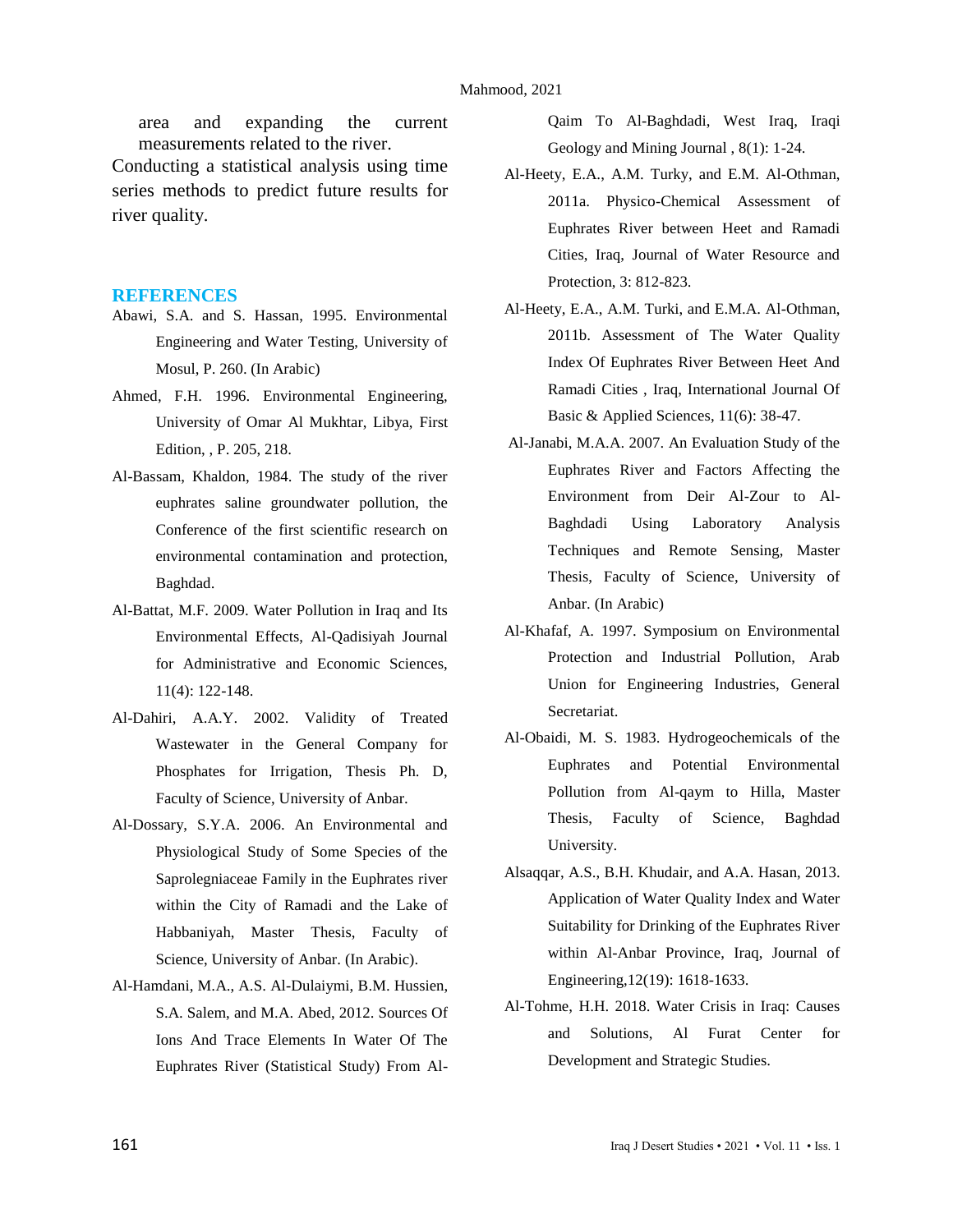- Al-Zaidani, F.F.A. 2003. study of environmental pollution in the waters of the Euphrates basin from the area of the Al-Qaim to the area of Heet, Master Thesis, Faculty of Science, University of Anbar. (In Arabic)
- Fayyadh, A.S., B.M. Hussien, M.A. Al-Hamdani, S.A. Salim, H.N. Mukhlef, and M.A. Abed, 2016. Hydrologic System of Euphrates River (Spatial Analysis) Between Al-Qaem And Falluja, Iraqi Geology and Mining Journal,  $12(2): 1-18.$
- Hussien, B.M., and A.S. Fayyadh, 2011. Hydrochemical model and probable pollution in the water of Euphrates River (Qaem– Falluja), Arabian Journal of Geosciences, Saudi Society for Geosciences.
- Iraqi Standard Specification (IS) for drinking water, №417, 2001.
- Mahmood, B.A. 2010. Study of Some pollution Sources for Euphrates River Water Between Heet and Ramadi Cities, Iraqi Journal for the Study of the desert, 2(2): 131-142. (In Arabic)
- Mahmood, B.A. 2011. Study of the validity of some of water wells in Anbar governorate for human and agricultural uses, Iraqi journal of desert studies, 3(1):134-146. (In Arabic)
- Mahmood, B.A., S.A. Bakhteyev, and R.A. Yusupov, 2016a. Measurement of toxic elements using TXRF in the control of water quality and purification, Journal of University of Technology, (19)4: 68-70.
- Mahmood, B.A., S.A. Bakhteyev, and R.A. Yusupov, 2016b. Determination of lead in water by TXRF, Factory Laboratory. Diagnosis of materials, 82(8): 19-24.
- Mahmood, B.A., S.A. Bakhteyev, V.T. Ivanov, and R.A. Yusupov, 2016c. Comparison of the

main indicators of AAS and TXRF in the analysis of water, Journal of University of Technology, 19(4): 33-39.

- Mahmood, B.A., S.A. Bakhteyev, and R.A. Yusupov. 2016d. Determination of lead in water in a concentration range of  $0.0030 - 0.0200$  mg/l method TXRF, Journal of University of Technology, 19(5): 104-106.
- Mahmood, B.A. 2018. Studying the impact of the military operations on the environmental change of water and studying suitability for human and agricultural uses in Anbar province, Mesopotamia Environmental Journal, Special Issue F, P. 14-30. (In Arabic)
- Mahmood, B.A., H. M. Mahmoud, and A.G. Khamis. 2018. Study and Analysis of Raw Water and Drinking Water in Garma District, Anbar Province, Iraq, Journal of Global Pharma Technology, (10) 11:710-721.
- Mahmood, B.A., S.O. Eyada, and Q.N. Abed, 2020. A comprehensive analytical study of water quality in Al- Khalidiya district in Anbar governorate, Iraq, IOP Conference Series: Materials Science and Engineering, 928(5):1- 14.
- Rabeea, M. A., A.S. Al-Rawi, O. J. Mohammad, and B. M. Hussien , 2020. The residual effect of fish farms on the water quality of the Euphrates River, Iraq, Egyptian Journal of Aquatic Biology & Fisheries, 24(4): 549-561.
- Salah, E.A.M., A.M. Turki, E.M. Al-Othman, 2012. Assessment of Water Quality of Euphrates River Using Cluster Analysis Journal of Environmental Protection, 3: 1269-1273.
- Salah, E.A.M., I.K. Al-Hiti, K.A. Obaid, 2015a. Water Quality of Euphrates River in Ammereate Al-Falujah City and Effect of the